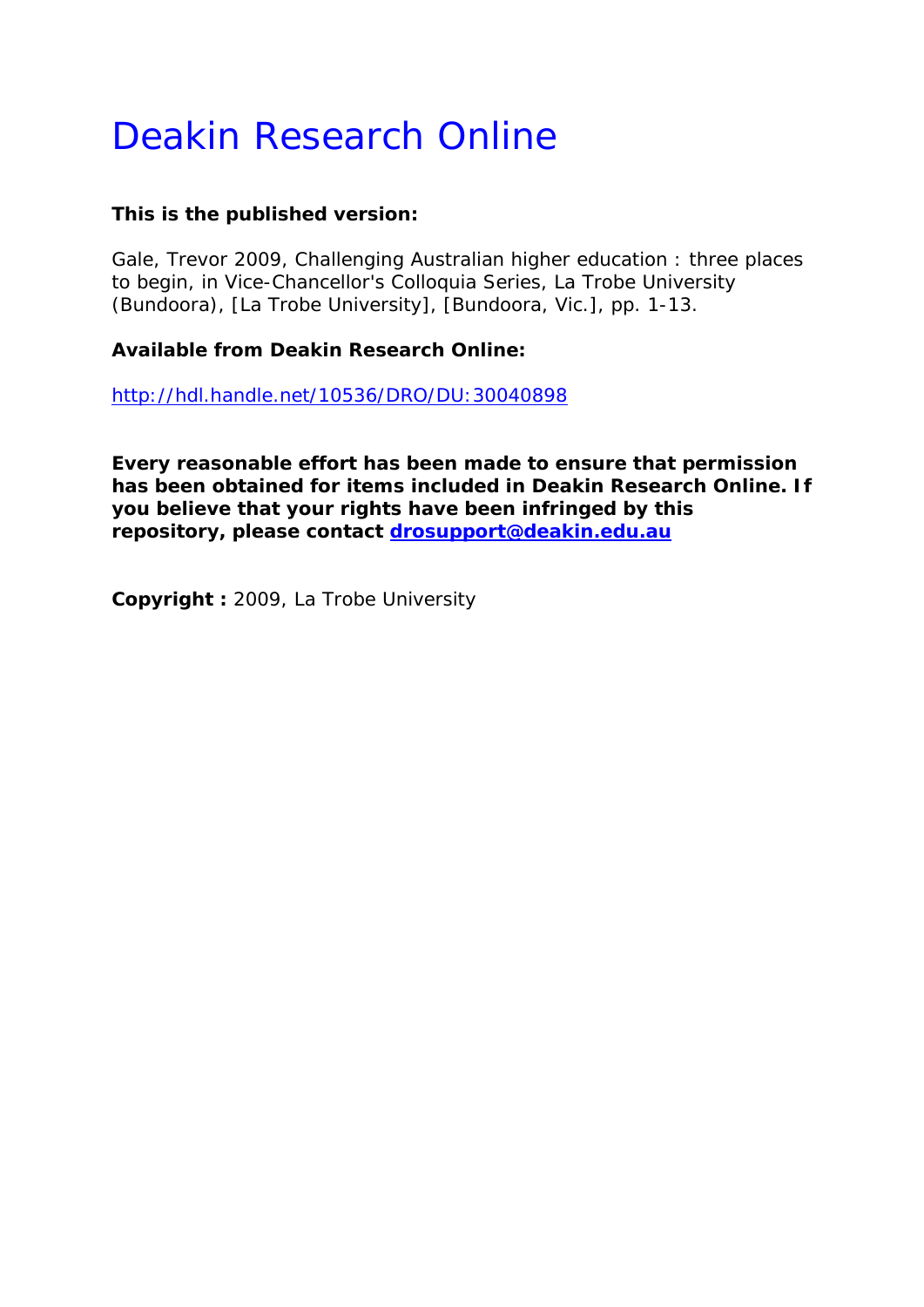## **Challenging Australian Higher Education: Three places to begin[1](#page-1-0)**

Vice‐Chancellor's Colloquia Series David Myers Building, La Trobe University (Bundoora) 30<sup>th</sup> October 2009

Trevor Gale National Centre for Student Equity in Higher Education<sup>[2](#page-1-1)</sup>

## **Introduction**

I want to begin by thanking Professor Johnson for this opportunity to rehearse and indeed expand on the comments I made earlier this year at the Universities Australia meeting of Vice-Chancellors in Brisbane. My comments then and now are in part speculative, given that they comment on what might be, although they are also cognizant of what we already know about student equity issues in Australian higher education and of the research data currently available, including research undertaken by the National Centre but also research available more widely, nationally and internationally. Informed by this work, the central thesis that I want to put to you today and to open up to discussion is that if the Australian higher education sector is to take seriously the federal government's 20/40 targets, then there are three main challenges that need to be confronted.

First, that expansion of higher education provision and of a particular mix, will need to be done in the context of limited excess student demand, certainly compared with previous periods of expansion by the sector. Second, that the 20/40 targets have brought into sharp relief the problems with our current set of definitions and measurements of students: of equity groups (including socioeconomic status) but also student achievement and aspiration. And third, that universities will need to confront the teaching and learning that is higher education. This is the very thing – or at least one of them – for which we would hope school students would aspire.

## **Challenge No. 1: to expand the system in a context of low unmet student demand**

It is difficult to single out one of these three as more important than the others or to put them in some sort of hierarchy. But if push came to shove, I should probably nominate the first: the problems around expanding the system in the context of low unmet student demand, because this tends to drive the other two and it also has the potential to be the most promising in terms of access for under-represented groups. Research in the USA (Alon 2009) suggests that the participation of low SES people in university is more likely to increase in proportional terms when unmet student demand is low and less likely to increase proportionally when unmet student demand is high. While the former is yet to be proven in Australia, the latter has certainly been evident: people from low SES backgrounds have not increased their representation in Australian higher education during periods of system expansion. If we are truly in a period of low unmet student demand, the current proposed expansion of higher education will be like no other in Australia's history. In the past, the primary driver for expanding higher education has been the demand for places significantly exceeding their supply. Reforms to Australian higher education under Whitlam and Dawkins are classic examples.

student demand, not student demand per se. In the noughties (2000s), the rise and fall of unmet student demand has But unmet student demand for higher education has been trending down. While it is currently at 8% or 18,500 people, before the effect of the Global Financial Crisis (GFC) it was 6% (in 2008) and falling. I suspect that if the worst of the GFC is past us, and if all else remains equal, we may see these numbers return to trend. Of course, this is unmet

<span id="page-1-0"></span><sup>1</sup> An earlier version of this paper, titled *Three 20/40 challenges for Australian higher education,* was presented to 'The New Tertiary Environment for Australia' Vice‐Chancellors Workshop, Universities Australia, QUT (Gardens Point Campus), Brisbane, 30 August 2009. A version of this earlier paper was also printed in *Campus Review* as 'Three challenges for equity', 14 September 2009.<br><sup>2</sup> The National Centre for Student Equity in Higher Education is an Australian Government funded research centre,

<span id="page-1-1"></span>hosted at the University of South Australia. It began operations on 1 July 2008. Professor Trevor Gale is its founding director. GPO Box 2471 Adelaide SA 5001 AUSTRALIA. www.equity101.info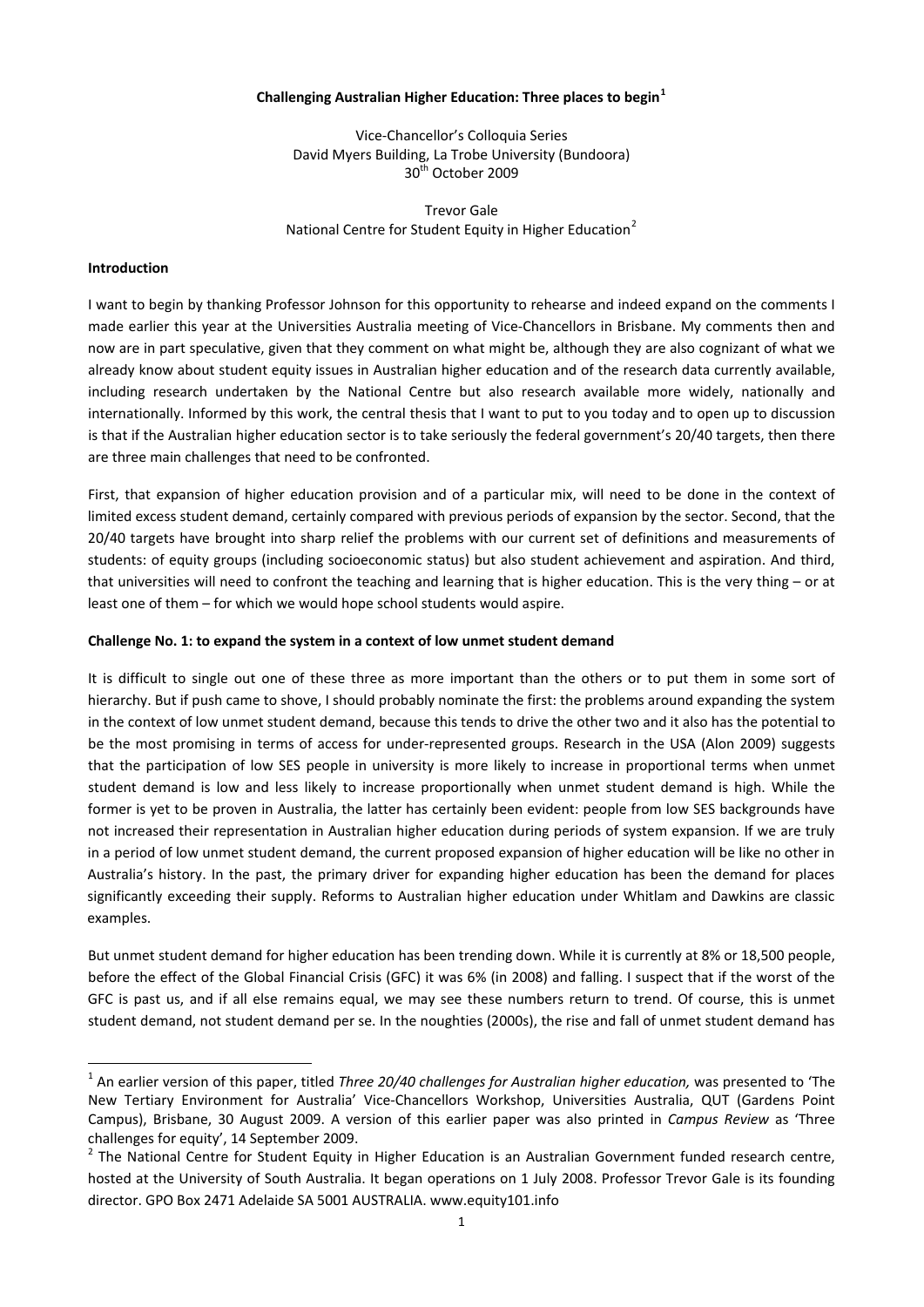roughly matched the fall and rise in the supply of places. That is, throughout the decade, student demand for university places has been fairly constant. The number one challenge, then, confronting Australian higher education would seem to be to encourage and enable people to seek entry from among those who currently do not.

In Victoria, the situation is perhaps a little brighter. Unmet demand in the state has more or less followed the national average, although at a slightly higher rate. For example, in 2009, unmet student demand in Victoria was running a little under 11% or around 6,400 people (DEEWR 2009: 77).

At these levels, there is room for some expansion in higher education provision but not that much and not enough to shift the proportion of 25 to 34 year old Australians with bachelor degrees from 32% in 2008 to 40% by 2025.

Kwong Lee Dow's group, which is currently charged with developing a tertiary education plan for Victoria, has estimated that in order to meet the Federal government's 40% attainment target, student enrolments in Victorian universities alone would need to increase by at least 10,000 and possibly by 12,000 (The Australian, 28 October 2009, p. 26). That's an increase of 22% on the 2009 Victorian intake, twice as much as its current unmet student demand, which is temporarily inflated by the GFC. To put this in a national perspective, by 2025, Australia will require an expansion to the system of about 4 to 5 times the size of Monash University, currently the largest university in Australia at around 50,000 students.

So what can universities do to address the problem of low numbers of eligible students waiting in the wings to soak up the proposed higher education expansion?

I have heard some senior university managers suggest that universities could adjust the mix of their student enrolments to ensure more of their undergraduates are enrolled in and complete degree programs. This could possibly help at the margins of student attainment targets but it is hardly a strategy to address the massive increases required. I have also heard others say that improving student retention rates to levels near 100% would solve attainment-related targets without any need to attract currently un-attracted students. Improving retention rates is a worthy aim although achieving absolute retention is a much larger task and, if achieved, would stand apart from other higher education systems around the world.

And, as I indicated earlier, we can also anticipate that the Global Financial Crisis will act to temporarily increase student demand, some of which has already been absorbed by universities bulking up on midyear entry students in anticipation of the staged removal of volume caps. But these entrants are more likely to be mature age students who will not directly contribute to the 40% target. The 25 to 34 year olds of 2025 are currently 9 to 18 years old. Most are still at school, and being required by law and encouraged through financial disincentives to stay longer.

Yet if the younger end of this cohort follows their older siblings, interest in participating in higher education would seem to be waning. 15 to 19 year old Australians are now more likely to be out of education or employment than their OECD peers, particularly those in the European Union. With respect to the kind of education that would enable young Australians to qualify for university entry, more (in absolute terms) are staying on at school to complete Year 12 but, because of the growing population, Year 12 students increasingly represent a smaller proportion of their age cohort.

The important point to note here is that these figures relate to Year 12 students and do not include their equivalents. Year 12 equivalence has undergone something of a revision in recent times, in part in response to the federal government's target of a 90% retention rate to Year 12 or equivalent by 2015. In shifting the retention target from 2020 to 2015 – a shift initiated by government – the definition of Year 12 equivalence has also shifted from Certificate 3 to Certificate 2. This is the kind of manipulation that has allowed Victoria to claim that it has already met the 90% Year 12 or equivalent retention target. Yet neither Certificate 3 nor 2 are highly regarded by universities as preparation for university entry. In fact, Certificate 4 in Adult Tertiary Preparation currently offered by TAFE institutions is more in keeping with university entry requirements.

It is clear that many of the 15 to 19 year olds not staying on at school are moving on to VET. Indeed, the rise in VET participation since 2004 can be attributed mainly to an increased participation by this age group, which now represent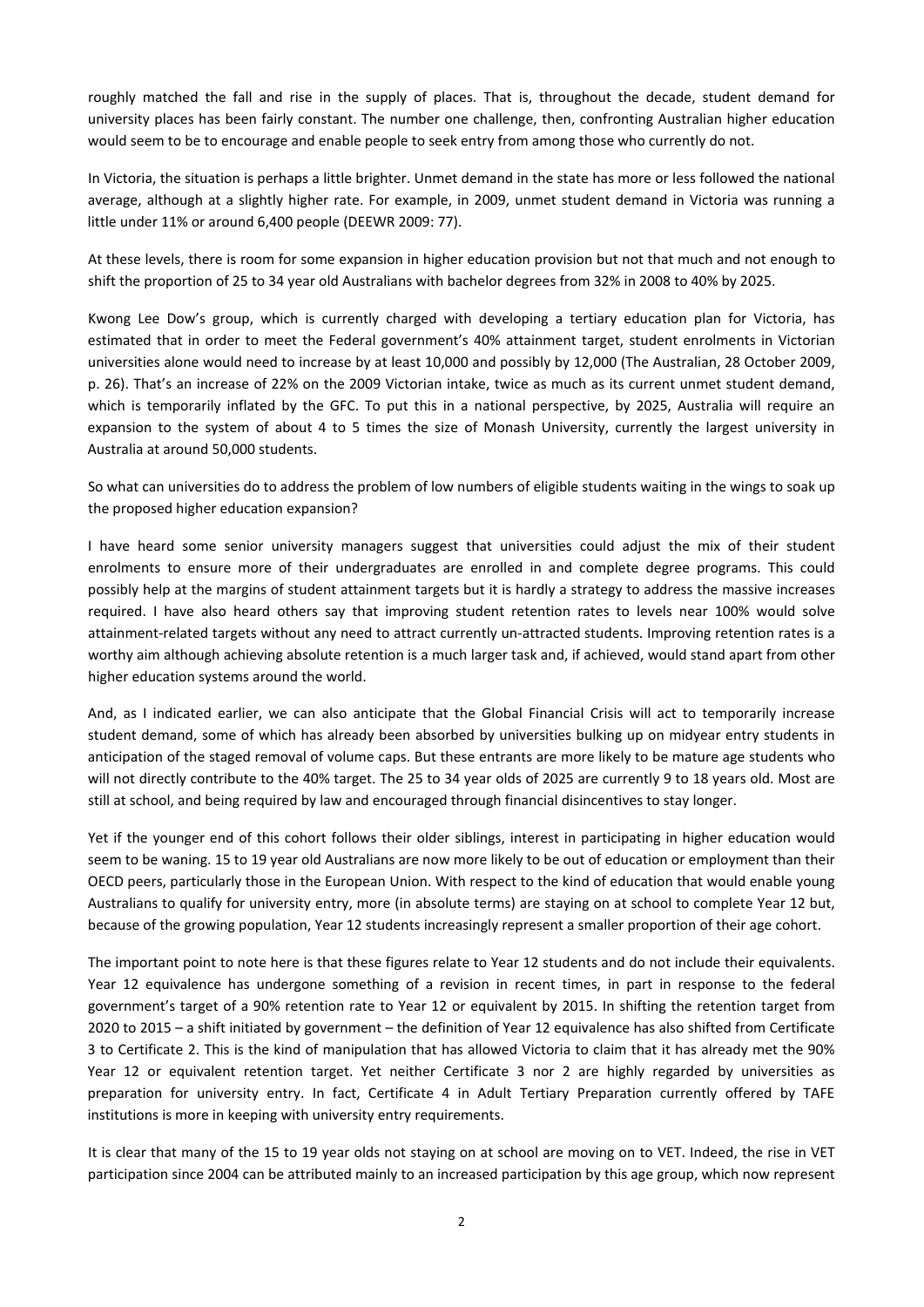[3](#page-3-0)0% of all VET students.<sup>3</sup> But it is important to note that only 20% of VET students are enrolled in courses that articulate with university: 10% in Certificate 4 courses and a further 10% in Diploma and above courses. In short, VET currently provides a very narrow route to higher education that will not simply be redressed by a better Australian Qualifications Framework (AQF) and may well be diminished further in Victoria by the introduction of HECS‐style fees now applied to VET courses that articulate with university.

The proposed expansion of Australian higher education will also be like no other because it is required to more than equally benefit people from low socioeconomic backgrounds. As I mentioned earlier, in the past when governments have increased the supply of higher education, the absolute number of low SES students has increased but their proportional representation has remained relatively unchanged (at around 15%). Under the current proposal, their undergraduate representation is set to rise in absolute terms and also proportionally, to 20% by 2020.

But just as we cannot rely on VET to make up the shortfall in qualified applicants for higher education, neither can VET be relied on to supply higher education with an increased proportion of students from low socioeconomic backgrounds. While low SES people are over‐represented in VET, the participation rates of SES groups in upper‐level VET courses (Certificate 4, Diploma and above) mirror their participation in universities. The same can be said about Indigenous peoples. They are over-represented in VET courses (at 4.7% of all VET students compared to 2.4% of all Australians), but only 6% of all Indigenous VET students are enrolled in Diploma or above courses that articulate with higher education. In short, VET will not currently deliver disadvantaged students to university in the numbers it desires and requires.

The first issue to be confronted then is that an increase in university student numbers will mean a new accounting of student achievement and aspiration, with aspiration now receiving higher prominence. Some universities could conceivably offer more places and continue to trade solely in school results (that is, student achievement or ENTER scores) but it would mean their expansion would come at a cost to enrolments in other universities. Most will need to also engage with students' aspirations.

In the past, student aspirations have remained largely in the background. Excesses in student demand have mediated competition between universities. '*Our* university is the place for *you'* has been the mantra of most university marketing departments. That is still an important message but it will now need to be balanced against a new one, that is, '*University* is a place for *you'*. To achieve the sector targets, Australian universities will need to find ways in which to work collaboratively to address the more basic problem of an insufficient supply of qualified applicants.

Indeed, the elephant in the room in all this is what individual institutions and institutional collectives will do. For example, while most Go8 universities have indicated that they have no plans to expand,<sup>[4](#page-3-1)</sup> both Melbourne and Sydney, the two oldest universities in the country, have signaled that they plan to downsize their undergraduate intakes (The Australian, 28 October 2009, p. 26). In particular, the Vice‐Chancellor at the University of Sydney has recently noted that, by elite university standards, Sydney currently has a large undergraduate student enrolment. If the USA research in relation to the access to university by low SES groups is born out in Australia and in individual institutions, then we can expect that increasing the demand for elite universities by reducing the places they make available is unlikely to contribute to an increased representation of low SES students in those institutions.

While such moves have the potential to shift supply and have related effects on student demand and participation – at both undergraduate and postgraduate levels – they do not change the underlying problem facing the sector as a whole, of not enough interested and qualified applicants to meet the government's 20/40 targets.

Years 11 and 12, at a time when achievement and aspirations have been largely set. More needs to be done earlier in Both the achievement and aspirations of students prior to entering higher education will need to be the focus of increased and concerted efforts by universities. Until recently, most of this effort has been focused on students in

<span id="page-3-0"></span> $3$  The average age of VET students in Australia is 31 years old.

<span id="page-3-1"></span> $4$  UWA and the University of Adelaide are the exceptions. Both have indicated their intention to grow, each by about 4000 new student places.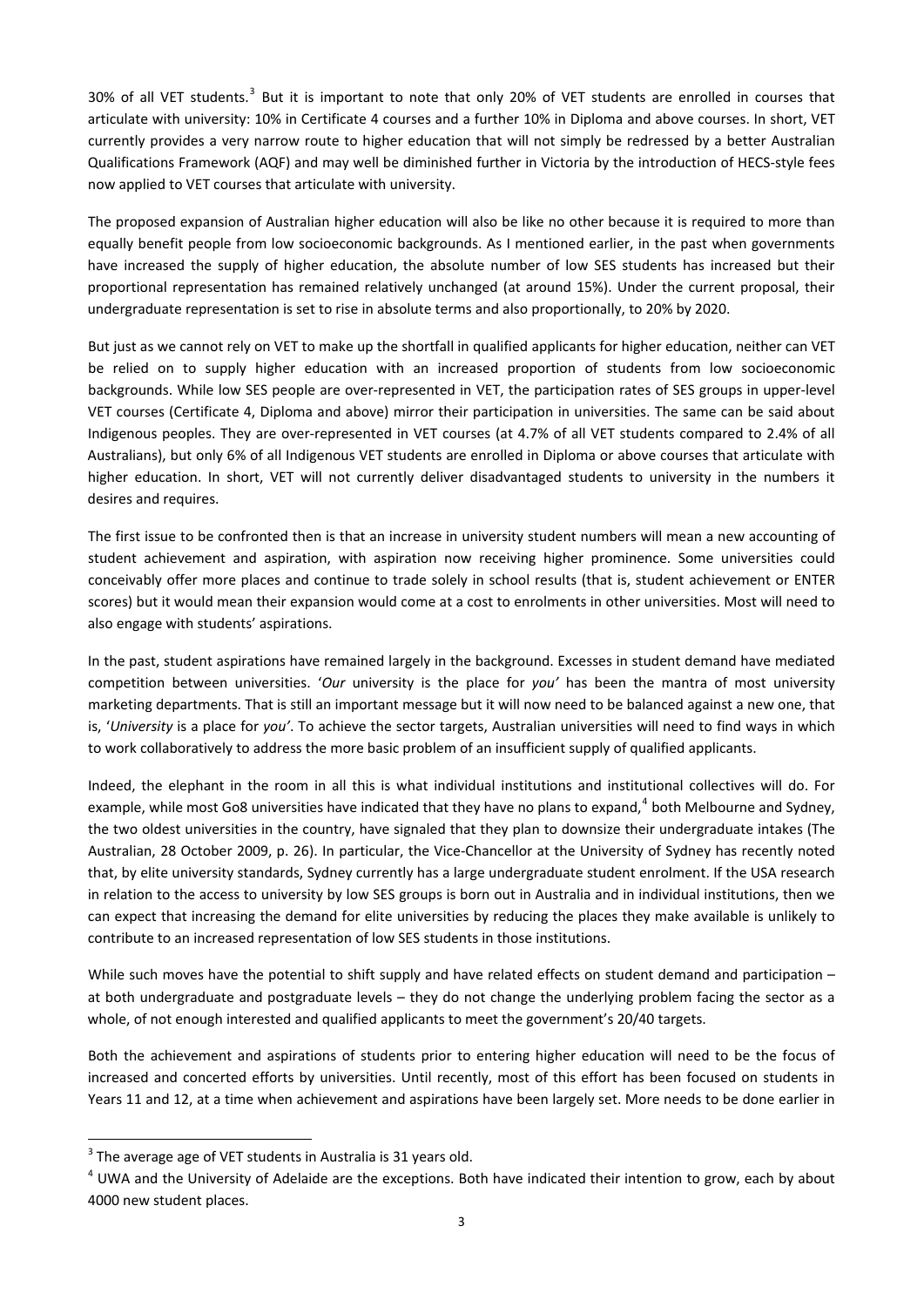school, at least from the upper end of primary school, when patterns of achievement and aspiration that lead to university are being formed. The research suggests that the best pay-offs for investment in higher education are when student support begins as early as possible and continues for as long as possible (Heckman & Rubinstein 2001). Given the 20/40 targets and the context in which they are to be achieved, it is in the interests of universities to be involved in partnership with schools to achieve such ends. Indeed, they are already involved in influencing school curriculum and producing the teachers who implement it.

But targeted interventions early in schooling will need to be strategic, comprised of particular characteristics and an unambiguous equity orientation. The National Centre (NCSEHE) has recently completed research for the government on how to design and evaluate effective programs of this kind. Conducted in four stages, the research found that the overall likely effectiveness of a program depends on its strength of composition and on the degree to which it is supported by an equity orientation toward policy and practice. Specifically, it suggested that programs that are quite likely to increase the number of disadvantaged students going on to higher education than otherwise would have been the case, exhibit at least 4 (from 10) design characteristics, 3 (from 4) implementation strategies and 2 (from 3) equity perspectives. The full report is soon to be released on DEEWR's website, within the next week or so.

# **Challenge No. 2: to definitions and measurements**

The second challenge that the sector faces concerns its current set of definitions and measurements: of equity groups but also student achievement and aspiration.

# *Defining and measuring socioeconomic status*

Consider, for example, how we currently think about and measure socioeconomic status. This is particularly important because universities across the country are now being asked to lift their game, to raise the number of low socioeconomic status Australians enrolled in their institutions: to 20% by 2020.<sup>[5](#page-4-0)</sup> This is both a target for the sector – with variation across institutions contributing to the overall result – and, as I now want to go on to elaborate, a 'catchall' for all under‐represented groups, particularly Indigenous peoples and people from regional and remote areas.

There are at least three questions that arise for policy and practice from the current statistical precision that is applied to conceptions of equity. And, in our current policy environment, they tend to be pursued primarily in relation to socioeconomic status. They are:

- How can we account for differences between equity groups?
- How can we, indeed should we, account for differences within equity groups?
- How confident can we be that we are measuring what we claim to be measuring?

The first question speaks to the issue of the relative importance between equity groups. In the Bradley Review and in the Federal Government's response, low socioeconomic status appears to have become an umbrella term for all under‐represented groups, including not only low SES people but also Indigenous peoples and people from regional and remote areas.

*Transforming Australia's Higher Edu cation System*, announced its intention to support 'a review of the effectiveness of While it is true that many Indigenous and regional and remote people are from low SES backgrounds, it is also the case that many are not. For example, at least one third of Indigenous students are not eligible for the youth support allowance. Moreover, even those who are from low SES backgrounds, these backgrounds do not describe in full their particular social and cultural circumstances. Australia's Indigenous population rightly claims its distinctiveness in Australian society, as first Australians, as having legitimate claims to and relationships with the land, as having distinctive values, understandings, practices and rights. To its credit, the Government's recent budget paper,

<span id="page-4-0"></span><sup>&</sup>lt;sup>5</sup> At the same time, universities are being invited to enrol more undergraduate students, to increase the overall participation of Australians in higher education, to 40% of 25 to 34 year olds by 2025. If achieved, this will be the fifth expansion phase in the history of Australian higher education.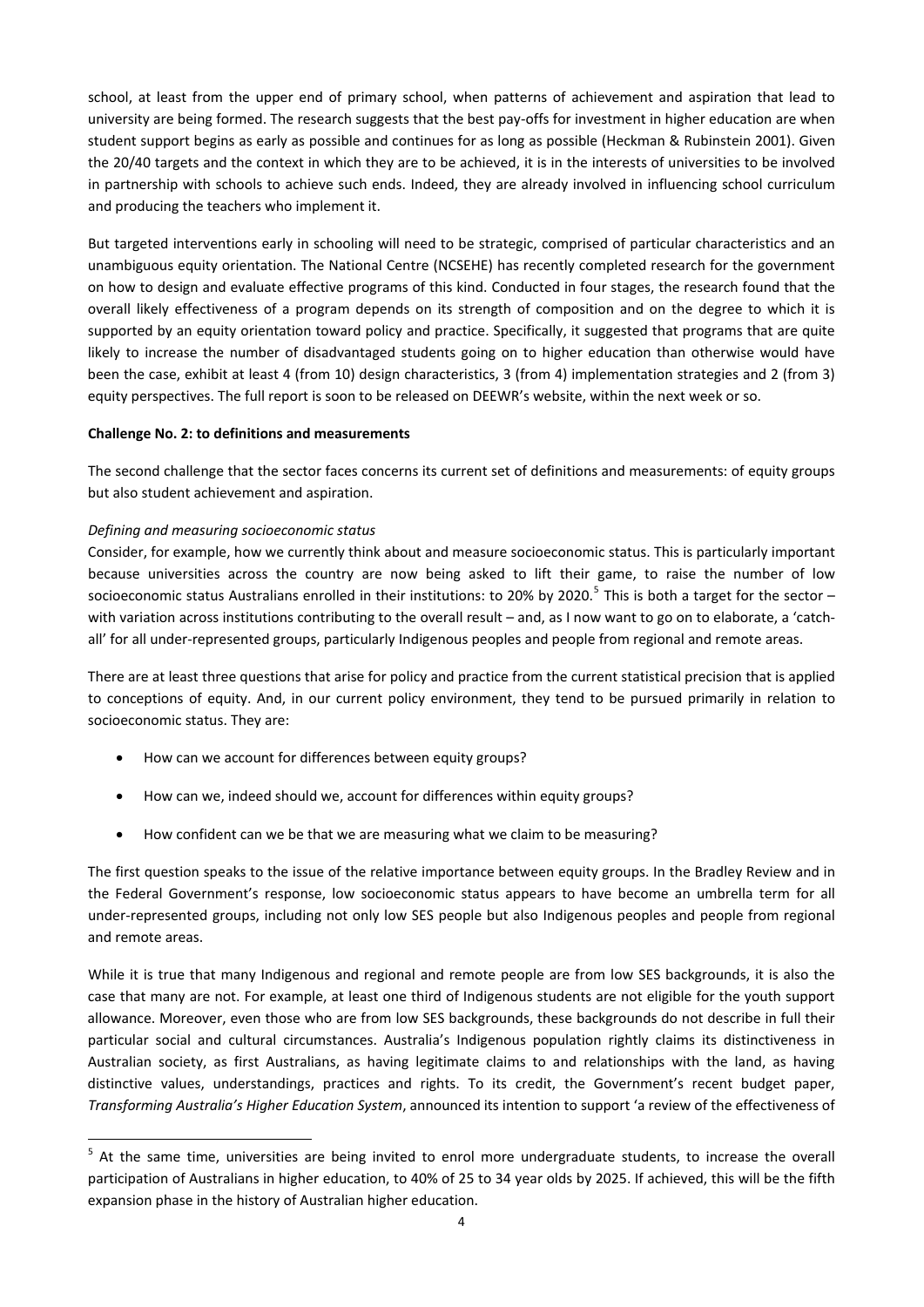measures to improve the participation of indigenous students in higher education' (Commonwealth of Australia 2009). Nonetheless, the Government is still of the view that 'The steps to improve low SES student participation will impact on and benefit Indigenous students' (Commonwealth of Australia 2009). The same concessions have not been afforded people from regional and remote areas of Australia, despite the fact that, of all equity groups, their participation in higher education has seen the largest reduction over time. In effect, in the current equity policy hierarchy, Indigenous people and people from regional and remote areas are located first and second respectively under the low socioeconomic banner, while students with disabilities are less conveniently subsumed and indeed are displaced from current policy debates.

The second issue, then, that arises from our current policy settings is the way in which people from low socioeconomic backgrounds are conceived as a homogenous group. There are in fact distinct differences within this grouping that again are derived from their different social and cultural differences. Refugees, for example, are quite a different group from the second and third generation unemployed of Anglo heritage. Take language – which we know is intimately related to culture – as just one example of these differences. For some, English is a third or fourth language, for others mastery is difficult even when English is their first language. And there are other examples of differences within this cohort that I am sure you could cite.

The third issue others and I have with a narrowly statistical approach to defining socioeconomic status involves the question of precision, in how SES is measured. Not very well, some would say. We currently use an ABS‐generated measure of the employment and educational attainment of individuals within postcodes, which are then rated from highest to lowest. Those postcodes in the bottom quartile, the bottom 25%, and, by association, those people living in them, are deemed to be of low socioeconomic status. One of the problems with this measure is that it does not take account of wealthy and high status areas within low SES postcodes or of poorer and lower status areas in middle and high SES postcodes.

Naturally, Vice-Chancellors are concerned about the lack of clarity around these issues, particularly those who believe that their current student populations include students from low SES backgrounds who originate from and/or live in middle and high SES postcodes. Vice‐Chancellors are also concerned about the compacts that each institution will be required to establish with the Government in 2010, which will include institutional commitments to meeting certain targets related to the improved participation of students from low SES backgrounds. A university may well be in a position where, in effect, it is able to meet its target but this may not be represented within the official statistics.

areas within postcodes. It may also involve combining this with data on students' parental educational attainment,  $^6$  $^6$ In recognition of these difficulties, the Government has advised that it intends to revise the way in which low SES is currently measured for higher education participation purposes. This will most likely include taking account of smaller

<span id="page-5-0"></span><sup>&</sup>lt;sup>6</sup> While the research suggests that people whose parent(s) have a university degree are more likely to seek a university education themselves, and information about a student's 'parental educational attainment' (PEA) would be useful to know, it is less clear that PEA is a good proxy for socioeconomic status. Socioeconomic status is far more than the educational qualification one has received. Certainly it would appear that people from low socioeconomic backgrounds tend not to have parents with a university degree, but this might be by association rather than indicative of a cause and effect relationship. Even so, if the Australian government and Australian universities are successful in raising the participation levels of low SES students in higher education, over time, when those students have their own children approaching a higher education, the PEA effect will be less relevant with respect to their SES. That is, PEAs will have lost its potency as a SES measure. In addition, PEAs, as they are currently proposed to be measured, do not take account of degree types. We know, for example, that some Australian university degrees are harder to access than others (e.g. compare degrees from elite with 'equity' universities, or degrees obtained in law and medicine compared with teaching and nursing), and that degrees obtained in other parts of the world are not of the same standard as Australian university degrees. We also know that it is one thing to have obtained a degree in the 1960s and another to have obtained it in the 1980s. This has implications particularly for mature age students, and for the institutions that tend to enrol large numbers of them (e.g. regional universities), who's parents may have obtained the highest education qualification available to them at the time (e.g. grade 8). And in times of global financial crisis (GFC),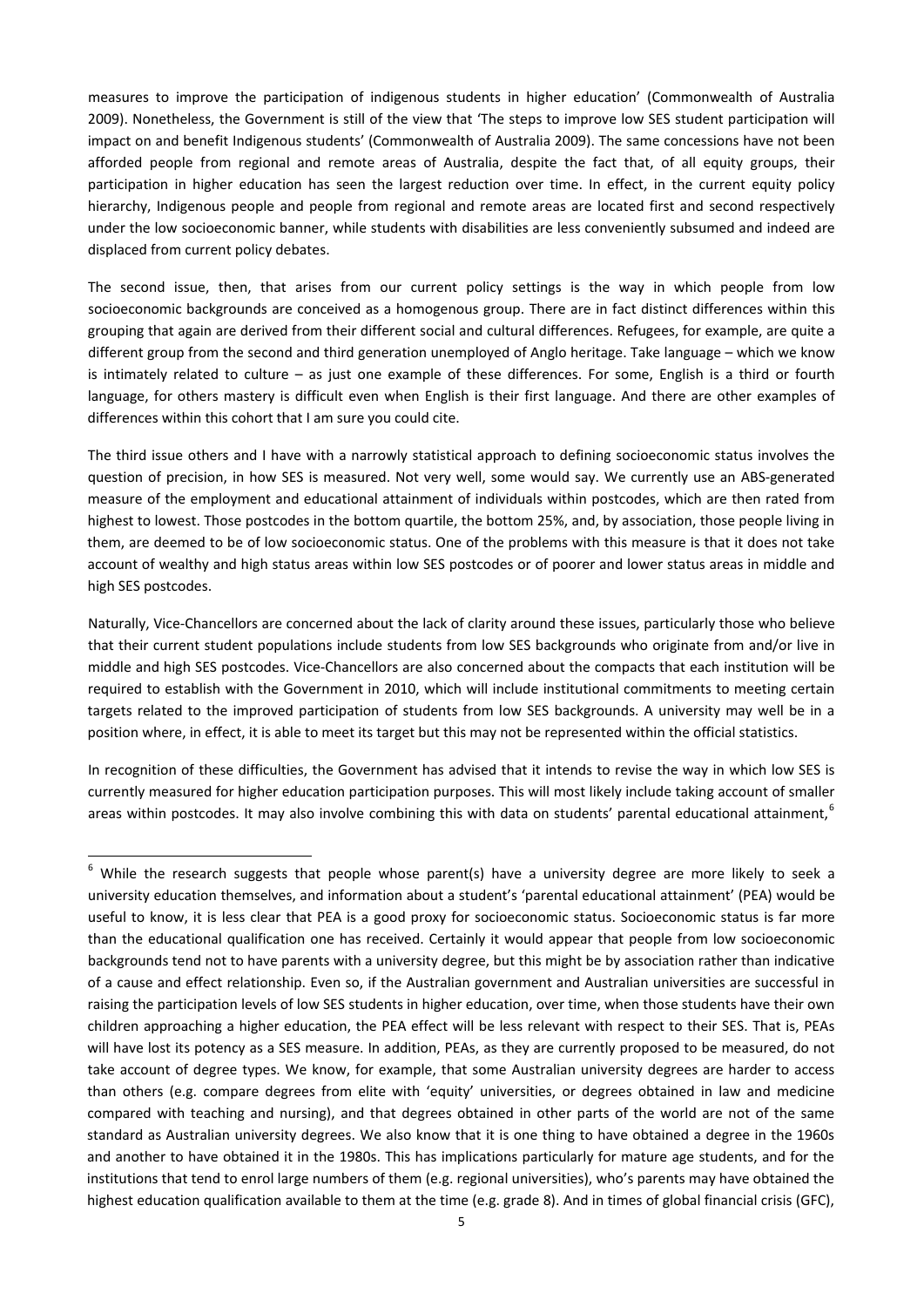which DEEWR is requiring universities to collect from students from 2010. Another possible measure could be derived from youth support allowance data, available from Centrelink, particularly now that the Government is committed to 'cleaning up' the eligibility criteria to exclude students whose financial circumstances do not warrant such support. To be worthy of our trust, any new measure of low socioeconomic status needs to be cognizant of at least three things:

- First, socioeconomic status is a concept that is defined by its context; we need to avoid measures that 'context‐strip' individuals, effectively discounting their social and cultural circumstances, which contribute to who they are;
- Second, because of the range of circumstances that constitute socioeconomic status, better statistical measures need to involve a combination rather than rely on one single measure;
- Third, the combination of social, cultural and economic circumstances that define socioeconomic status means that any statistical representation needs to be treated as indicative rather than prescriptive; statistical measures of social and cultural issues are always approximations.

As I have already noted, the Government has recently commented that 'Better measures of low socio economic status will be developed which are based on the circumstances of individual students and their families' (Commonwealth of Australia 2009: 14). However, the value of the current and arguably flawed measure is its regard for context and that it is not purely derived from economic considerations, although one's employment certainly speaks to this. The danger in any new measure is that it becomes so focused on individuals and their individual circumstances, that it loses any sense of the influence of these individuals' socio-cultural contexts, and which constitute the group.<sup>[7](#page-6-0)</sup>

In developing a new measure of socioeconomic status – and I would argue that this also needs to account for mid and high as well as low socioeconomic status, because wealth and poverty tend to be relative terms in advanced economies – the Government would do well not to lose sight of 'family', and I would add 'community' or 'context', in its calculations. We need to avoid reducing socioeconomic status to a single measure of an individual's financial and/or educational attainment alone.<sup>[8](#page-6-1)</sup>

# *Defining and measuring student academic achievement and potential to achieve at university*

A further aspect of this challenge to our current set of definitions and measurements concerns the ways in which universities determine who to select for entry. This has received considerable attention in recent times, particularly in Victoria. The evidence from the research is finally getting through, that ENTER scores are highly correlated with socioeconomic status. As Richard Teese and John Polesel at the University of Melbourne have identified in their research, "the TER is an authoritative measure that rewards the cultural resources characteristic of the most economically powerful groups in society" (Teese & Polesel 2003, in George et al. 2005: 144).

Moreover, there are any number of studies, small and large scale, which demonstrate that when students from low socioeconomic backgrounds gain access to university, their retention rates and their academic performances are at or about the same as their higher ENTER score peers.

we know that mature age students are highly likely to be attracted to enrol in university and will be needed to do so, if the higher education sector is going to meet its 40% target of 25‐34 year olds with bachelor degrees by 2025. In short, PEAs will be so varied that it will be almost impossible to use them as a viable measure across the higher education system and it is doubtful that they will be indicative of SES anyway.

<u> 1989 - Andrea San Andrea San Andrea San Andrea San Andrea San Andrea San Andrea San Andrea San Andrea San An</u>

<span id="page-6-0"></span> $<sup>7</sup>$  Margaret Thatcher once famously claimed that 'there's no such thing as society', that we are simply a collection of</sup> disparate individuals or 'individuals plural'. Of course, this gives no account of the way in which individuals negotiate their lives in combination with others. Indeed, our very lives involve others. We are social beings and social arrangements govern our interactions. We do this in collectives or groups: individuals interacting with each other in groups, groups interacting with other groups, and rules that govern our interactions.

<span id="page-6-1"></span><sup>8</sup> For these reasons it would be worth using the ABS SIEFA Index of Relative Advantage, rather than the index currently used and which the ABS notes should not be used in education contexts.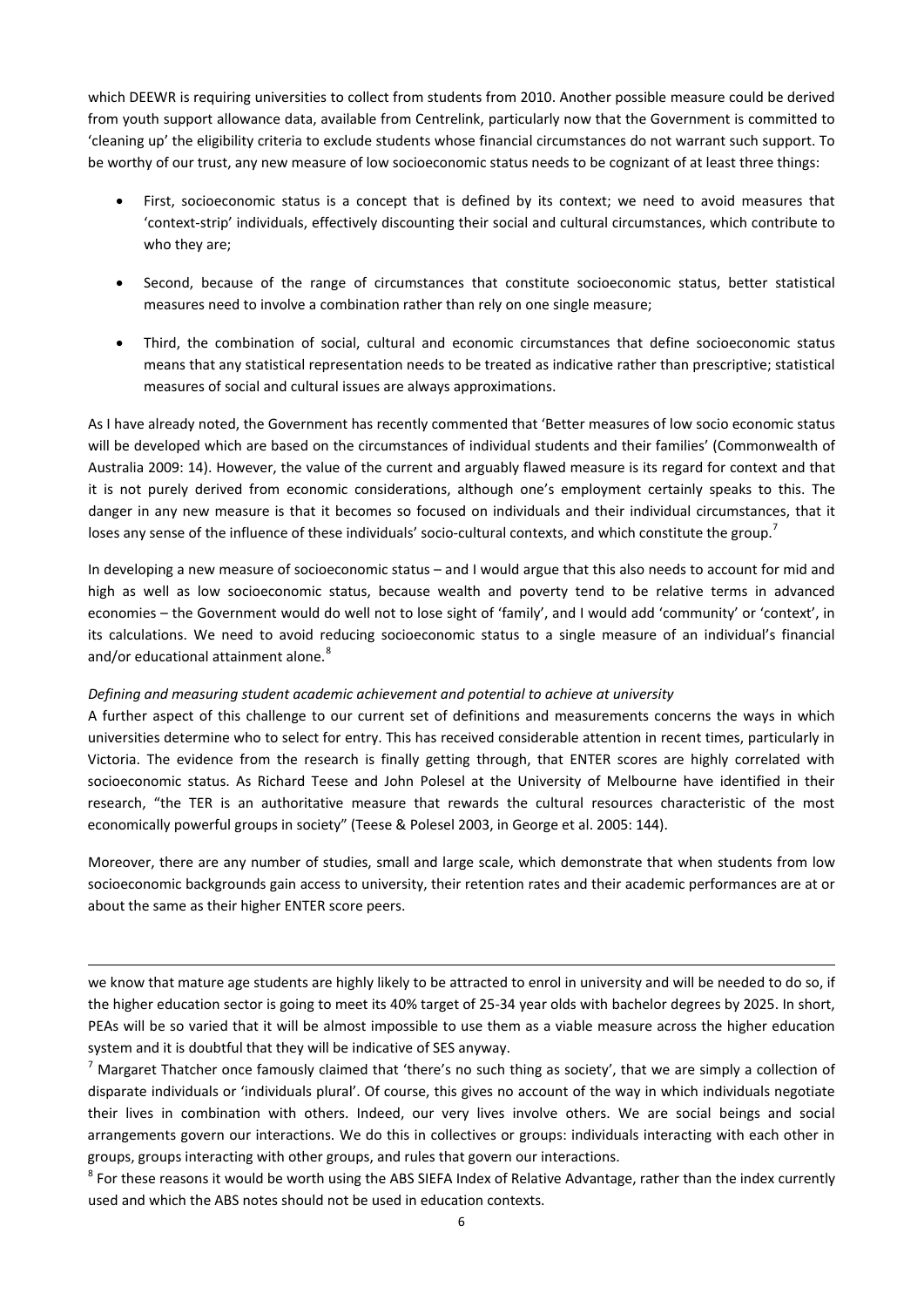The emerging Victorian solution to this measurement and selection problem is to replace or at least displace ENTER scores, through the wide‐scale introduction of aptitude tests. Aptitude tests are not new to Australia.

Examples of their use in the Australian higher education sector include the following:

- Special Tertiary Admissions Test (STAT),
- the Undergraduate Medicine and Health Sciences Admission Test (UMAT),
- Deakin University Law School Admissions Test (DULSAT),
- uniTEST administered by ACER, participating universities: ANU, Flinders University, University of Ballarat, and Macquarie University.

The espoused virtue of aptitude tests is that they are 'school-proof', to the extent that they are able to measure a person's ability in a way that is not influenced by prior education attainment, quality of education or socio‐economic background (Stringer 2008: 55). For example, the uniTEST – in which the Victorian government has a current interest – advises students that:

The purpose of uniTEST is to assess the generic reasoning and thinking skills that underpin studies at Higher Education. For this reason uniTEST has been developed as a test that is not based on learned academic curriculum or study of particular subjects, but as a test of your response to stimulus that will not necessarily be familiar.<sup>[9](#page-7-0)</sup>

Yet despite claims that aptitude tests 'cannot be studied for', research from the USA and the UK show that preparatory courses and coaching for aptitude tests do exist, and that students from more affluent backgrounds more often have the economic, social and cultural resources to access this preparation. For example, Stringer (2008: 57) notes that in the USA, many affluent parents enrol their children in preparation courses. In the year 2000, an estimated 150,000 students in the USA paid over \$US100 million for aptitude-test coaching and preparation. Moreover, aptitude tests are more likely to assess skills and understandings informed by knowledge to which the more affluent have greater access, even before receiving explicit coaching. To exclude such knowledge from schooling is to reduce low SES students' access to it and hence diminish their chances of performing well on such tests.

The strong message from the research literature is that 'there is no evidence to suggest that aptitude tests alone provide any more predictive power [of university achievement] than curriculum-based tests alone' (Stringer 2008: 57). And, as Teese and Polesel note with regard to ENTER scores, aptitude tests are just as indicative of socioeconomic status and no better than ENTER scores at predicting future academic achievement.

However, the fact remains that we need to develop measures of student potential in which we can have confidence and which do not preclude capable students from entering university. The research literature suggests that a 'combination of quantitative and qualitative measures' (Stringer 2008: 59), in addition to mechanisms that measure and rank educational achievement in context, provides the best way forward. Indeed, many Australian universities already use such measures to determine an applicant's potential to achieve at university, albeit at the margin of the university's mainstream selection procedures. Examples of these alternative admission procedures include an applicant's high school grades, extra‐curricula activities, letters of recommendation from schoolteachers or principals, interviews, and personal statements and essays that indicate an applicant's personal qualities and levels of interest.

Often some or all of these are combined with ENTER scores, moderated through the addition of 'bonus ENTER points', which are calculated according to the variation between scores of similar ability students from advantaged and disadvantaged educational backgrounds, and justified on the basis that "compensatory processes in student recruitment and selection will always be necessary to reduce social inequalities" (James, Bexley & Shearer 2009: 3).

<span id="page-7-0"></span><sup>9</sup> See [http://unitest.acer.edu.au/index.php?option=com\\_content&task=blogcategory&id=15&Itemid=28](http://unitest.acer.edu.au/index.php?option=com_content&task=blogcategory&id=15&Itemid=28)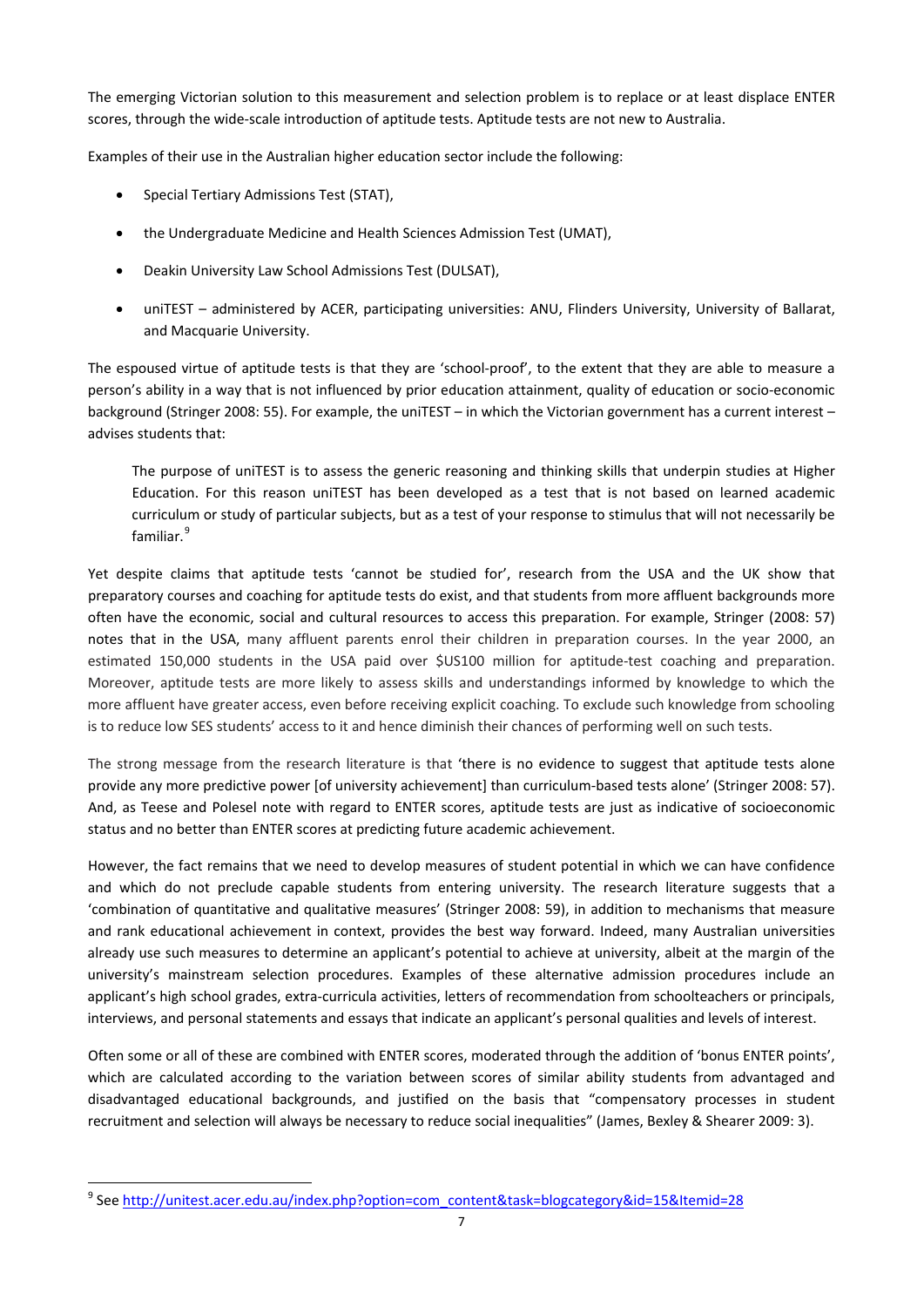Using such methods, colleges in the USA have been able to increase the participation of disadvantaged groups while maintaining high academic standards (Zwick 2007; Shanley 2007). The Australian experience has been similar. At the University of South Australia, nearly 25% of the offers to school leavers in 2006 were made through these processes (Tranter, Murdoch & Saville 2007: 71). And RMIT's Schools Network Access Program (or SNAP), which operates in partnership with 70 disadvantaged schools located in various parts of Victoria, demonstrates that such programs do not necessarily lead to a reduction in academic standards. Indeed, SNAP students have been shown to perform very well:

Consistently, the academic outcomes of our SNAP cohort demonstrate the same patterns of achievement as their non‐SNAP peers. While there are different clusters of grade achievement in the first year of study, the SNAP cohort demonstrate a slightly lower level of withdrawal, a higher incidence of credit (60‐70 grade), comparable distinction (70‐80 grade) and lower levels of high distinction (80‐90) in their first year of study. Overall academic success, since the pilot in 2001, is remarkably consistent with patterns of success of the total domestic student population broadly, and within discipline areas. (Fels 2009: 1‐2)

The success of these alternative entry processes illustrate that we already have mechanisms, which are effective in identifying disadvantaged students with potential to perform well at university. Indeed, these mechanisms are able to reveal far more about students than current ENTER scores and there are good reasons to argue that Australian universities should be working towards generalizing these more robust methods of student selection across the entire applicant pool rather than restrict their selection decisions to applicants' narrow ENTER scores.

## *Defining and measuring student aspirations*

Briefly, a third aspect of the 20/40 challenge to definitions and measurements is to develop a more nuanced definition of student aspiration. The dominant view, that we need to 'create' aspiration for higher education among disadvantaged groups and to encourage them to 'aim higher', is condescending and misses the point that some people do not see university study as a better option to the aspirations that they currently hold. University study is not self‐evidently better in terms of cultural identity, life choices or even economic prosperity.

Our conceptions of student aspiration are also ignorant of the fact that many people already aspire to a higher education but do not gain or seek entry when the time comes. For example, researchers at Victoria University have found that 70% of secondary school students in Melbourne's low SES western suburbs aspire to go to university, although clearly they are not all realizing those aspirations, at least not at the end of their secondary schooling.

What we can say about the education aspirations of low SES people is that they tend to be more brittle and, as for all of us, are defined by what they understand to be possible – given the social and economic resources at hand – and desirable – given the influence of family and culture. We can also say that aspirations are related to achievement and that both need to be addressed much earlier in schooling than is the case with most current university outreach programs aimed at low SES students in Years 11 and 12.

#### **Challenge No. 3: to teaching and learning**

The third broad challenge that I see for Australian universities is the need to confront the teaching and learning that constitutes higher education. In the 2009 federal budget papers, the government expressed its view that teaching and learning in university requires some attention. The issue is not that universities will need to do better because they will have more low-qualified students to teach. As already noted, the current retention rates for students from low SES backgrounds match their peers. If retention rates are an issue, they are an issue for all students.

But rethinking our teaching and learning, needs to go beyond simply targeting retention rates. A 'more sophisticated approach' (Bradley et al. 2008) to student equity in higher education entails the creation of space in universities not just for new kinds of student bodies but also for the knowledges and ways of knowing that they embody.

In the past, there has not been enough regard for what students bring to university, to the learning environment and experience, and for what they are potentially able to contribute. Although, there are some notable exceptions. For example, international students are now very much part of the landscape of Australian universities. Their very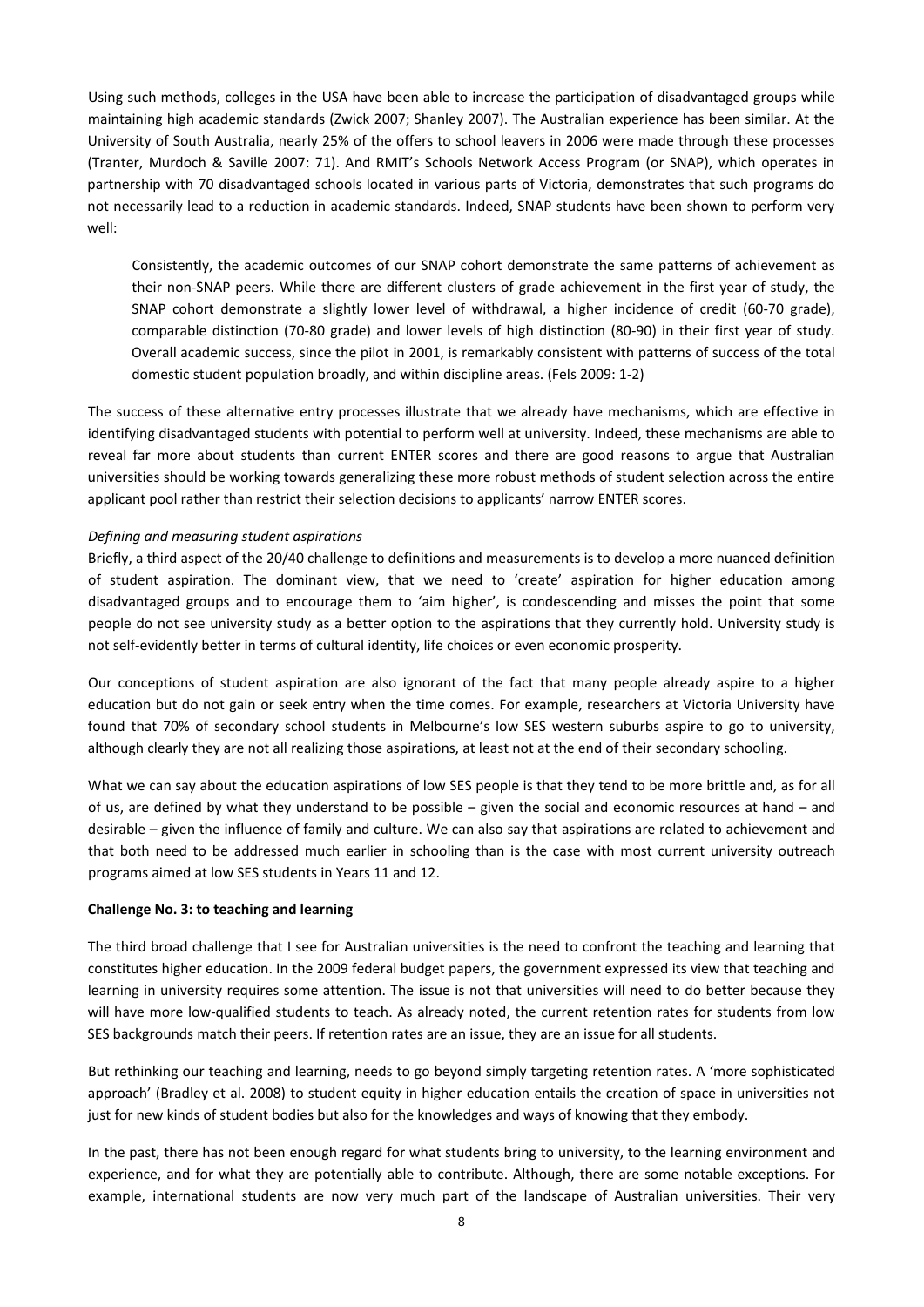presence, and in such numbers, has changed Australian higher education for domestic students, for the most part for the better. International students have challenged our epistemological and ontological assumptions and prompted many Australian academics to think differently about the kind of higher education offered to all, not just to students who come from overseas.

In the same way, people from low socioeconomic backgrounds come to university with sets of knowledges about the world, of what it is and how to engage with it, which are potentially different from and valuable to others. Taking account of this, in fact understanding that **all** students bring assets to university, will require us to think about how we can structure the learning experience in ways that open it up and make it possible for students to contribute from who they are and what they know. The absence of these contributions from our universities means a diminished higher education for our current university students, particularly for those who are part of a more homogeneous student population. Such absence also goes some way to explain why some groups of students do not aspire to higher education. There is little incentive to join or remain in a system in which you are invariably positioned as being 'without'.

Thinking differently about teaching and learning in higher education is starting to gain traction across OECD nations, particularly in the UK, the USA and more recently Australia. There are at least three different sets of teaching and learning principles that have gained currency in this environment, albeit in different higher education systems. In comparing them, three things are worth noting.

First, not all principle-sets are the same and they do not agree on the ideal number, but there are at least three principles that seem to be consistent across each set. The narrative that weaves these together is that:

- **Curriculum design:** There is a diversity of learners and ways of learning, which need to be taken into account when designing learning and learning activities;
- **Pedagogy:** Learners learn best when learning activities require them to be actively engaged;
- **Assessment:** Assessment should have a pedagogical intent, making a contribution to students' learning and not just serving an institutional purpose of allocating grades.

These seem eminently sensible, almost 'motherhood' statements, with which few would disagree. They – and many of the other principles – are also informed by a particular constructivist theory of learning, which posits that people learn through their experiences, through activity, by doing. This is another way of saying that most of these principles share a particular philosophical orientation, which emphasizes the role of the individual in the learning process. George Kuh, the founder of the National Survey of Student Engagement – the USA equivalent of the AUSSE – provides the perfect and probably extreme illustration of this way of thinking. Kuh has often asserted that:

When we control for factors such as students' socioeconomic backgrounds, parents' education and students' measured level of academic achievement prior to university, it turns out that *how much students learn is not a function of who they are, it's a function of what they do*. (Kuh in Leech 2009: 3; *Campus Review* 7 July 2009; emphasis added)

Of course, if we are to take 'a sophisticated approach to equity' (Bradley et al. 2008) as Denise Bradley encourages us, stripping back learning to what individuals do is at the heart of the higher education problematic for equity groups. To think otherwise is to imagine that *what* people are asked to learn has no bearing on *how well* they learn it. It fails to take into account that *who people are*, in relationship with others and where they are located, has a bearing on what they already know and what they count as worthwhile. It is like imagining that an Indigenous person has no connection with the land, other than a European notion of ownership that allows for land to be bought and sold or acquired by force. It is like suggesting to a working-class person that knowledge can be generated outside contexts of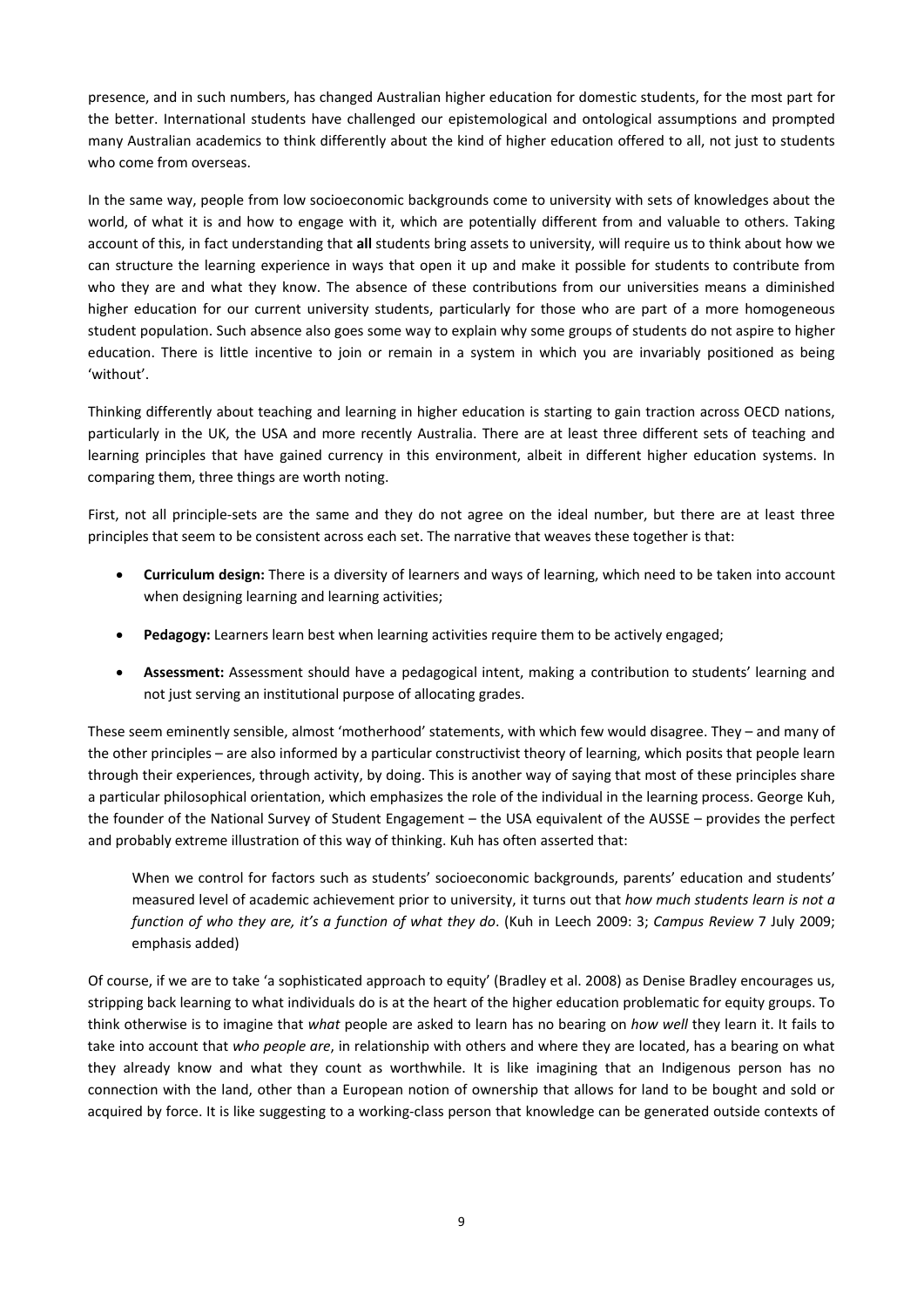practice or that contexts of practice rely on abstract knowledge to inform action. It is in fact hard to imagine how *who people are* can be disentangled from *what they do* and, hence, what they might learn from the experience.<sup>[10](#page-10-0)</sup>

To be fair, buried in these sets of principles are three that hint of a more critical constructivism that moves us towards socio-cultural, even political understandings of teaching and learning. I deliberately want to emphasize what I see to be the possibility of an equity principle in each of them. Consider then:

- **Student‐faculty contact:** which signals a level of significance for students in the higher education environment, in their own terms; students matter, time spent with them in intellectual discussion matters, engagement with who they are matters;
- **Informal learning:** which acknowledges that students learn things outside the official boundaries of education systems and that these knowledges and ways of knowing have value, that they have something to contribute to higher education;
- **Research for teaching:** which is not research that determines what to teach (and learn) but which informs the teaching and learning experience, which informs teachers about how to engage with different knowledges and ways of knowing, including research about what students know and how they know.

One way of translating this acknowledgement of marginalized knowledges into real world curriculum is through what is known as a *funds of knowledge* approach (Moll et al. 1992; Gonzáles 2005). This includes recognizing that all students come with valuable understandings that can contribute to the education of others. The approach requires identifying and inviting students' knowledges into the learning environment and using them to develop curricular. Students are then positioned differently, because they are now expert in the kinds of knowledges that inform the learning experience.

Complementing this approach, Lew Zipin (2009) argues that we also need to identify *funds of pedagogy*. It is not just the knowledges from students' different socio-cultural groups but also the ways in which students learn in those groups, which need to be taken into account. Finding a way of bringing those into the formal learning environment is far more challenging to the logic of higher education. To bring in different content is one thing. To bring in different ways of knowing at a deeper level is more threatening.

A third approach is potentially a hybrid or fusion of these funds (Gonzáles 2005). It involves lightly framed, open curricula and pedagogy that allow for student contributions, without these being predetermined. Such an approach has implications for:

<span id="page-10-0"></span> <sup>10</sup> I have recently had the pleasure of reading a pre-publication book manuscript written by Derrick Armstrong and his colleagues (Sage, 2009 in press), in which each of them provide a personal account of the development of their interest in 'inclusive education', the subject of their book, as a kind of epilogue. I was particularly engrossed in Derrick's account, which illustrates very clearly and strongly the relationship between what he did (e.g. welder, taxi driver, student, academic) and what he learned (welding, driving, inclusive education) but also how both of these were related to who he was (working-class, English). One does not drive taxis if one is born into the aristocracy! Rather, one learns to wait for one's inheritance (see http://sixtyminutes.ninemsn.com.au/article.aspx?id=833424). I have also recently come across a book by Ernst von Glasersfeld (1994) titled *Radical Constructivism: A way of knowing and learning*. The first chapter contains a wonderful narrative of the author's early years of learning, born into the home of an Austrian diplomat at the rather awkward time of the end of the first world war and into a world rich with language. Again it illustrates the strong relationship between who he was (the son of an Austrian diplomat who, through the shift in national boundaries, became a Czech), what he learned (which was closely related to where he was and when) and how well (French less well than German, English, Italian, etc). Because of the fortunes of war, his father, once an Austrian diplomat became a Czech photographer. What clearer evidence is needed of the relationship between who you are and what you do?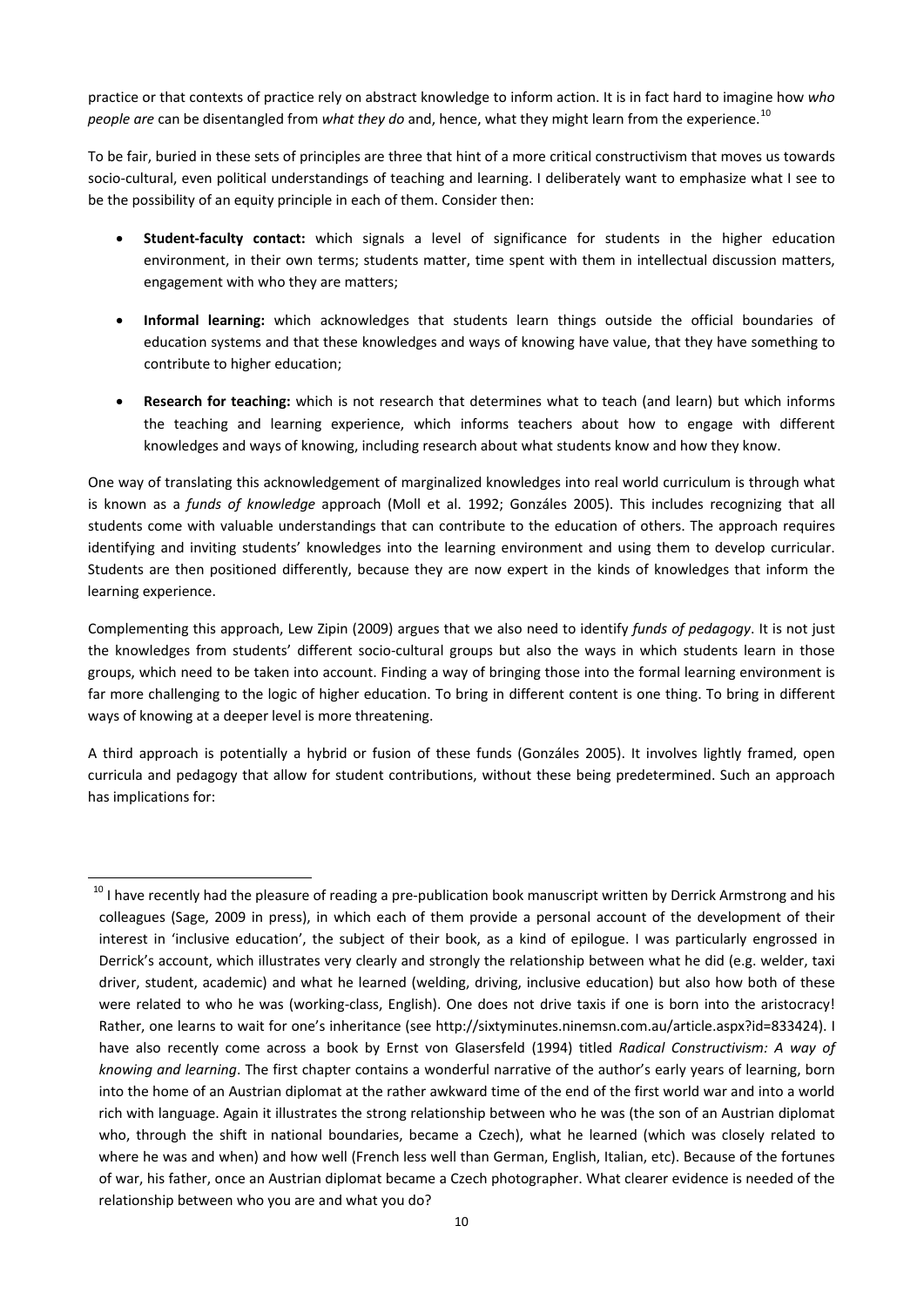- The repositioning of lecturers, peers, academic literature, fieldwork, and so on, as resources for students' learning; and
- The repositioning of disciplines and traditions as resources to aid the understanding of issues, problems, themes, etc.

Of course, these are tentative ideas that need fleshing out in the higher education context but they have significant potential to re‐inform the way we currently do higher education. The Teaching and Learning Research Programme (TLRP) at the Institute of Education in London, is far more advanced in these matters than we are in Australian higher education, particularly in the development of 'connectionist pedagogies' (Hockings, Cooke & Bowl 2010). In their terms, connectionist pedagogies or connectionist‐deep teaching approaches, emphasize:

- Prior learning and experience,
- Conceptual and deep understanding of the subject matter,
- Students' engagement with the subject matter rather than always having 'right answers',
- The use value (*vs.* exchange value) of learning i.e. that what is learnt is useful in itself and not just a means of accessing the rewards of good exam results,
- Can make a significant difference in a student's disposition to study a given subject.

By contrast transmissionist‐surface approaches emphasize:

- performance (i.e. highly exam focused),
- fluency of performance over student engagement with the topic,
- 'Exchange value' of performance/education (i.e. the rewards of exam results),
- Passing the exam (teaching to the test) rather than engaging with the subject matter and enhancing learning.

# **Conclusion**

The 20/40 targets have brought to the fore the problems with the definitions and measures with which we have been working. And they are encouraging us to rethink the ways in which we approach teaching and learning. But most significantly, they have highlighted that expansion to the system to reach the 20/40 targets, will require a new engagement with Australians who currently have no intention or who are without the necessary qualifications to seek access to university.

Logically, meeting these sector targets will be extremely difficult for most institutions working in isolation, even for those who have a strong track record in this area, and yet the compacts are set to be the subject of a series of individual negotiations. It would make more sense for the problem of the under‐representation of low SES people in higher education to be addressed by focusing on people in disadvantaged areas, rather than on institutional targets, and to encourage universities to work collectively and collaboratively with each other and with the people in these areas.

The Australian Social Inclusion Board has recently developed a Compendium of Social Inclusion Indicators that could be used to identify the areas of greatest disadvantage and social exclusion within Australia and then to measure progress over time towards their resolution. And the Design and Evaluation Matrix for Outreach (DEMO), developed by the National Centre, could also be used by institutions to inform the development of collective outreach activities into these areas that have the greatest likelihood of success. The compacts, to be negotiated with government, could then be structured to reward institutions for working in partnerships and in identified areas in ways that the research suggests to be most effective.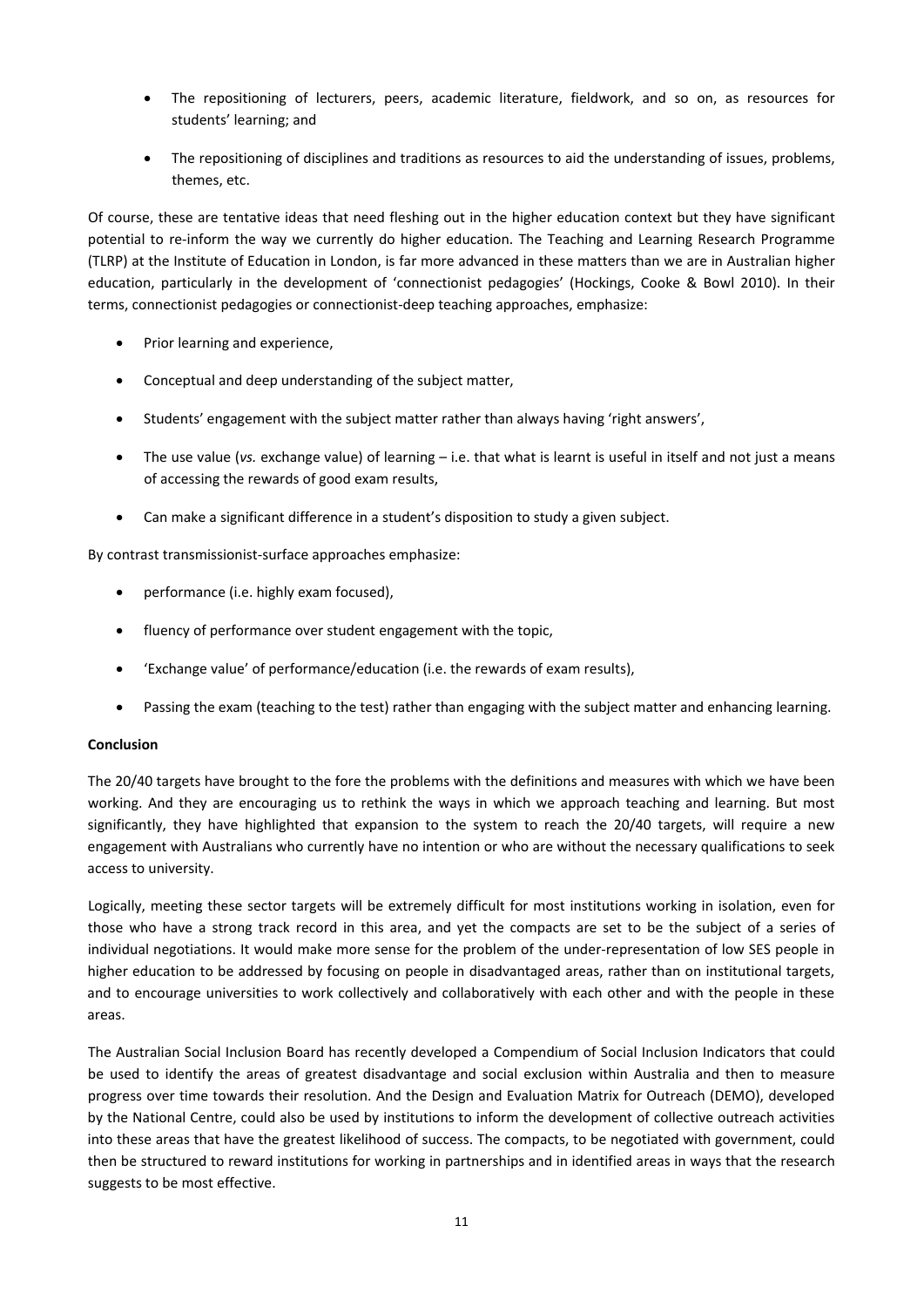Not only could this enable universities to collectively meet the longer-term sector-wide targets set by Government, it could also support their wider social role in achieving social inclusion. It would, in Bradley's terms, be a more sophisticated approach to student equity.

#### **Acknowledgements**

This paper was produced as part of the work of the National Centre for Student Equity in Higher Education and with the financial support of the Australian Government through the Department of Education, Employment and Workplace Relations. The views expressed in this paper do not necessarily reflect the views of the Department of Education, Employment and Workplace Relations.

#### **References**

- Craig, N. (2009). Push to make uni entrance fair for all. *The Age*, 18th October 2009, [http://www.theage.com.au/national/push](http://www.theage.com.au/national/push-to-make-uni-entrance-fair-for-all-20091017-h26o.html)‐to‐make‐uni‐entrance‐fair‐for‐all‐20091017‐h26o.html
- David, M., Parry, G., Vignoles, A., Hayward, G., Williams, J., Crozier, G., et al. (2008). *Widening participation in higher education: A Commentary by the Teaching and Learning Research Programme*: Teaching and Learning Research Programme; The Economic and Social Research Council, <http://www.tlrp.org/pub/documents/HEcomm.pdf>
- Dobson, I. R., & Skuja, E. (2005). Secondary Schooling, Tertiary Entry Ranks and University Performance. *People and Place, 13*(1), 53‐62.
- Dobson, I., & Skuja, E. (2007). ENTER scores: an over‐rated measure. *Principal Matters, 70*, 34‐37.
- Garner, R. (2008). Aptitude tests 'are biased against comprehensive school pupils'. The Independent, 28<sup>th</sup> February 2008, [http://www.independent.co.uk/news/education/education](http://www.independent.co.uk/news/education/education-news/aptitude-tests-are-biased-against-comprehensive-school-pupils-788569.html)‐news/aptitude‐tests‐are‐biased‐against‐ [comprehensive](http://www.independent.co.uk/news/education/education-news/aptitude-tests-are-biased-against-comprehensive-school-pupils-788569.html)‐school‐pupils‐788569.html
- George, R., Lucas, J., & Tranter, D. (2005). *Portfolio Entry: Alternative university access for year 12 students*. Paper presented at the HERDSA, Higher Education in a Changing World. [http://conference.herdsa.org.au/2005/pdf/refereed/paper\\_244.pdf](http://conference.herdsa.org.au/2005/pdf/refereed/paper_244.pdf)
- Haigh, C., Reynolds, P., & Levy, S. (n.d.). Who deserves a chance? Identifying talent that might otherwise be lost in university admissions processes. School of Humanities, Communications, and Social Sciences, Monash University.
- Hockings, C., Cooke, S. & Bowl, M. (2010). Learning and teaching in two universities within the context of increasing student diversity: complexity, contradictions and challenges, in David, M. (ed.) *Improving Learning Widening Participation in Higher Education*. London and New York: Routledge, pp. 95‐108.
- James, R., Bexley, E., & Shearer, M. (2009). *Improving Selection for Tertiary Education Places in Victoria*. Centre for the Study of Higher Education: Joint Policy Unit on Youth Transitions.
- Levy, S., & Murray, J. (2005). Tertiary Entrance Scores Need Not Determine Academic Success: An analysis of student performance in an equity and access program. *Journal of Higher Education Policy & Management, 27*(1), 129‐140.
- Shanley, B. J. (2007). Test‐Optional Admission at a Liberal Arts College: A Founding Mission Affirmed. *Harvard Educational Review, 77*(4), 429‐435.
- Shulruf, B., Hattie, J., & Tumen, S. (2008). The predictability of enrolment and first‐year university results from secondary school performance: the New Zealand National Certificate of Educational Achievement. *Studies in Higher Education, 33*(6), 685‐698.
- Stringer, N. (2008). Aptitude tests versus school exams as selection tools for higher education and the case for assessing educational achievement in context. *Research Papers in Education, 23*(1), 53–68.
- Syverson, S. (2007). The role of standardized tests in college admissions: Test‐Optional admissions. *New Directions for Student Services*(118), 55‐70.
- Tranter, D., Murdoch, L., & Saville, D. (2007). *'Bonus points are the only reason I'm at UniSA': equity outreach and higher education success*. Paper presented at the Ethics and Equity: Revaluing Social Responsibility in Education. EOPHEA Conference, 2007. <http://www.adcet.edu.au/StoredFile.aspx?id=2038&fn=eophea+2007.pdf>
- Warren, J. R., & Grodsky, E. (2009). Exit Exams Harm Students Who Fail Them and Don't Benefit Students Who Pass Them. *Phi Delta Kappan, 90*(9), 645‐649.